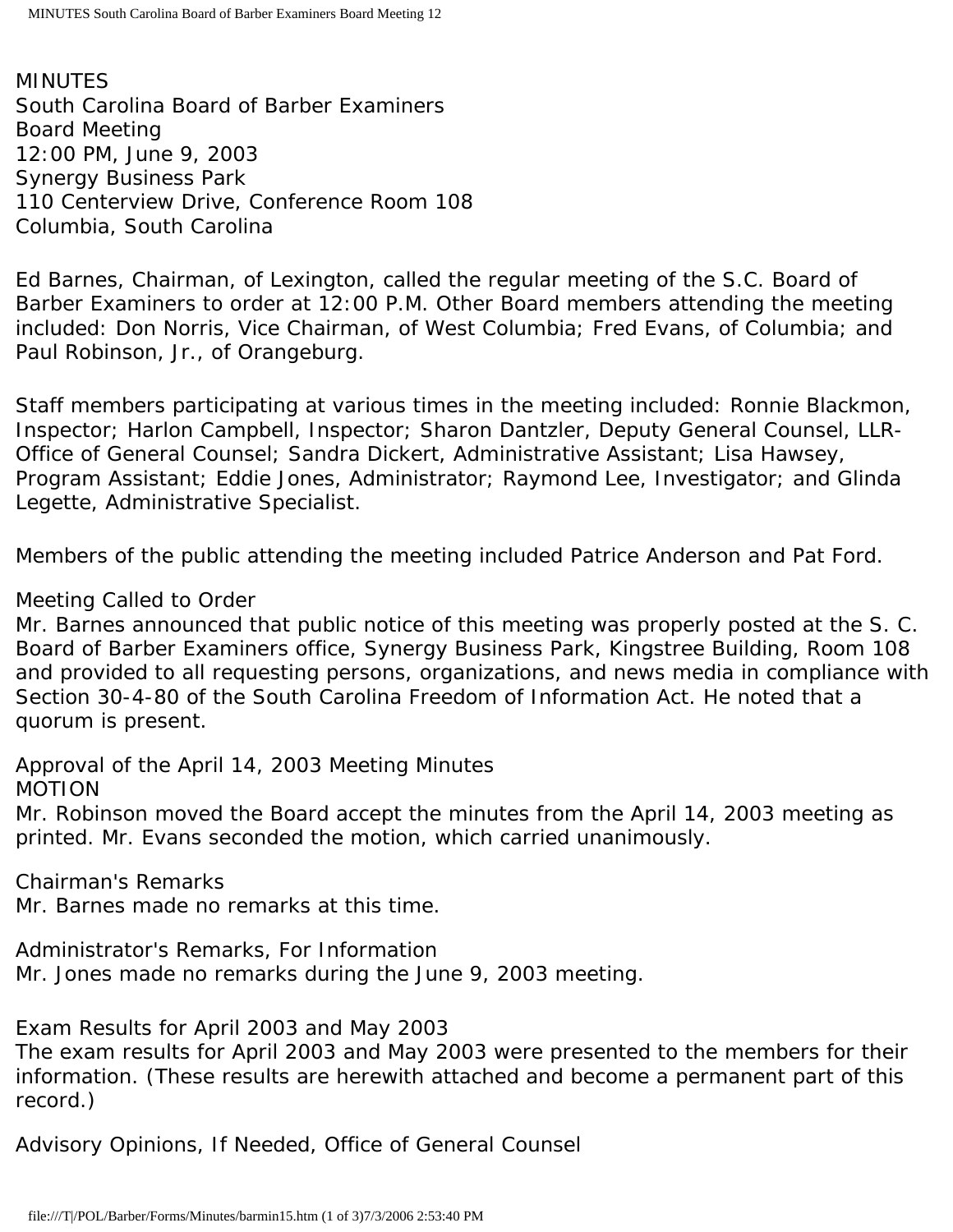There were no advisory opinions given during the June 9, 2003 meeting.

Legislative Update, If Needed, Legislative Liaison Office There was no legislative update given during the June 9, 2003 meeting.

## Unfinished Business

Mr. Barnes stated the Board is still attempting to move the instructor exam to a national exam. He further stated he would be glad to meet with Experior and NICS if a representative from both of these providers are unable to attend a meeting.

Mr. Barnes stated Mr. Norris has informed him this would be his last meeting as his term is up June 30th. The Board discussed Board appointments and asked staff to research this matter.

## New Business

Mr. Barnes stated an individual had questioned him during the OJT meeting regarding a proclamation honoring his father for 50 years of service as a barber. Ms. Dantzler stated he would need to submit an application to the Governor's Office. Mr. Norris stated the Board could send a letter of appreciation, however, he would have to pursue obtaining a proclamation from the Governor's Office on his own.

1. Review/Approval of Barber School Application - Contemporary Hair Care Institution, Inc.

Patrice Ford is planning to open a barber school, Contemporary Hair Care Institution, Inc. located at 1701 Leesburg Road, Columbia. She has submitted a course outline, schedule, and outline of the school layout. (A copy of the application with the attachments is herewith attached and becomes a permanent part of this record.)

Mr. Evans stated he inspected this facility on May 18, 2003 and indicated the facility was intact.

# MOTION

Mr. Evans moved the facility be approved. Mr. Norris seconded the motion, which carried unanimously.

Mr. Evans stated he attempted to visit Woods Barber College on several occasions during January 2003 and February 2003. He visited the facility on June 6, 2003; however, there were exposed wires and other issues that were not yet completed. He indicated he has asked Viola Harris to contact him when these issues have been completed.

2. Review/Approval of Reciprocity Request - LaQuittah Q. Freeman Ms. Freeman did not appear at this meeting.

Mr. Evans moved, due to Ms. Freeman's absence, that she be placed on the agenda for the next meeting. Following some discussion, Mr. Evans withdrew his motion.